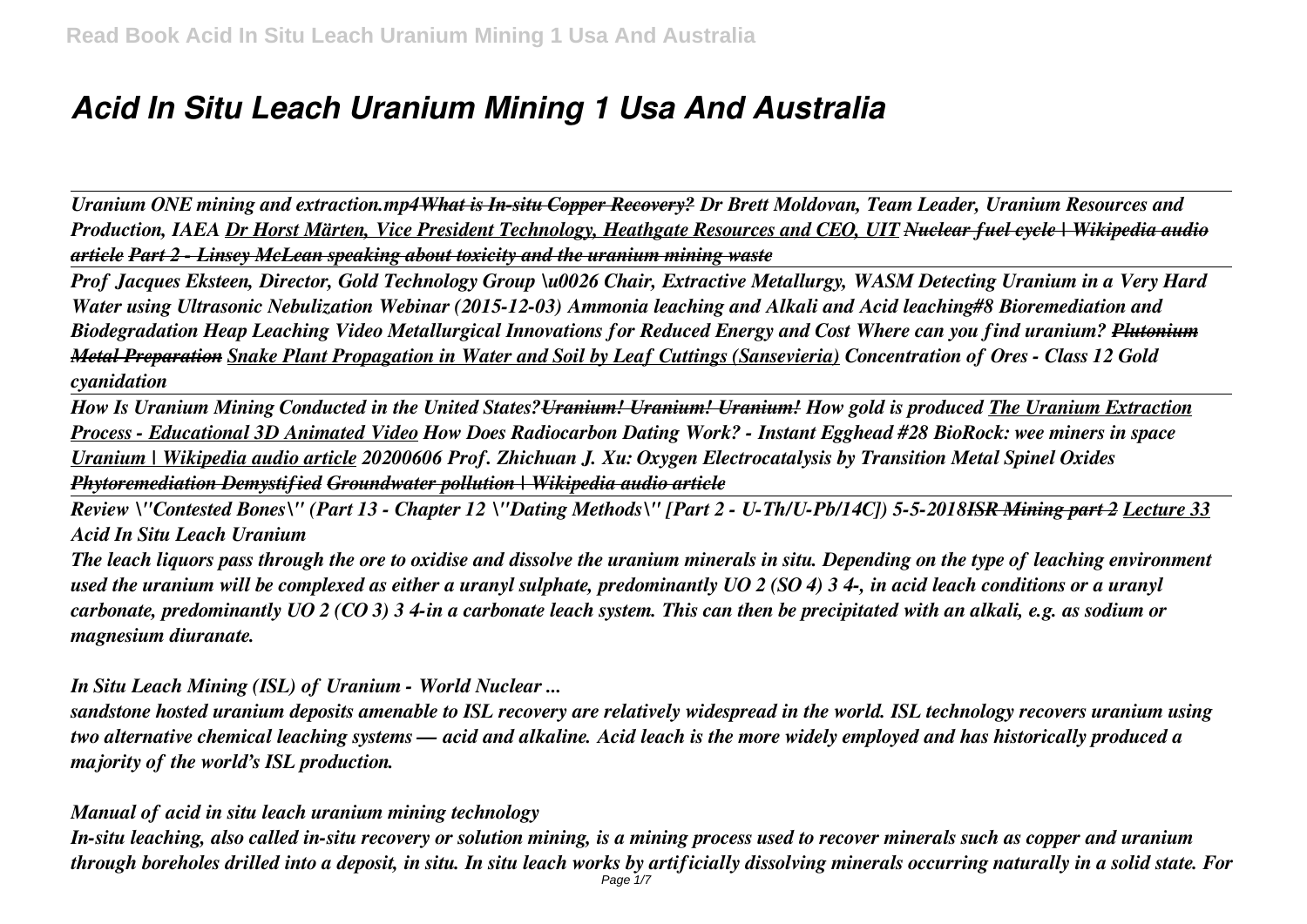*recovery of material occurring naturally in solution, see: Brine mining. The process initially involves the drilling of holes into the ore deposit. Explosive or hydraulic fracturing may be used to create open pat*

## *In situ leach - Wikipedia*

*acid ISL sites in countries of the Former Soviet Union and across Asia is presented. 1 BACKGROUND The unconventional mining technique of In Situ Leach (ISL) is now the primary producer of refined uranium in the United States, with a market share of around 95% in the mid 1990's (DoE, 1999).*

## *Acid In Situ Leach Uranium Mining : 2 - Soviet Block and Asia*

*In situ leach (ISL) technology is an innovative and recently utilised mining alternative. It is recognized as having economic and environmental advantages when properly employed by knowledgeable specialists to extract uranium from suitable sandstone type deposits. This report brings together information from several technical disciplines that are an essential part of ISL technology.*

## *Manual of Acid in Situ Leach Uranium Mining Technology | IAEA*

*The history and problems of acid ISL sites in the USA and Australia is presented. 1 BACKGROUND The unconventional mining technique of In Situ Leach (ISL) is now the primary producer of refined uranium in the United States, with a market share of around 95% in the mid 1990's (DoE, 1999).*

*Acid In Situ Leach Uranium Mining : 1 - USA and Australia OSTI.GOV Conference: Acid leach of uranium ore: in situ conditions. Acid leach of uranium ore: in situ conditions. Full Record; Other Related Research*

# *Acid leach of uranium ore: in situ conditions (Conference ...*

*Process for the in-situ leaching of uranium from a subterranean ore deposit comprising introducing into the deposit an aqueous lixiviant formulated from a dilute sulfuric acid solution which also contains carbon dioxide. The lixiviant has a pH within the range of 1.0-2.5. The lixiviant may also contain an alkali metal sulfate such as sodium ...*

# *Process for the in-situ leaching of uranium (Patent ...*

*The leaching liquid used for in-situ leaching contains the leaching agent ammonium carbonate for example, or - particularly in Europe sulfuric acid. This method can only be applied if the uranium deposit is located in porous rock, confined in impermeable rock layers.*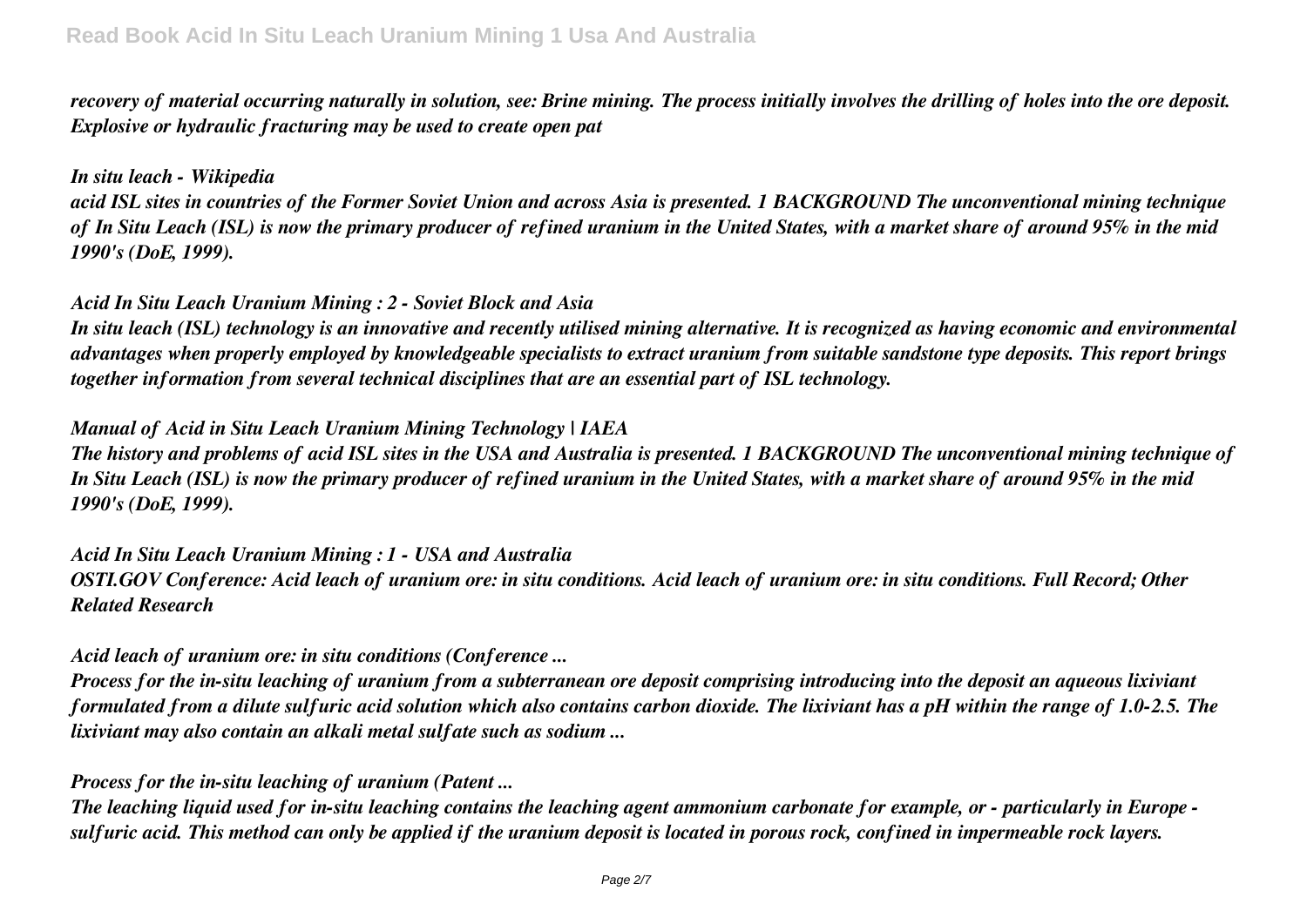## *Impacts of Uranium In-Situ Leaching*

*In response to claims that acid in-situ leaching (ISL) mining of uranium in South Australia and disposal of wastes will contaminate groundwaters, the State Government requested the EPA to conduct...*

# *Review of Environmental Impacts of the Acid In-situ Leach ...*

*Uranium acid mine drainage refers to acidic water released from a uranium mining site using processes like underground mining and in-situ leaching. Underground, the ores are not as reactive due to isolation from atmospheric oxygen and water. When uranium ores are mined, the ores are crushed into a powdery substance, thus increasing surface area to easily extract uranium.*

# *Uranium acid mine drainage - Wikipedia*

*Uranium leaching is the process by which the uranium is extracted from the raw ore by reacting the material with acid or base. Fig. 2 shows a general process flow for the uranium extraction process. Prior to the leaching process, the ore is often given preliminary treatments that can include roasting and grinding.*

# *Uranium Mining and Extraction from Ore*

*Peninsula reduces alkaline operations at Lance in situ leach uranium mine in expectation of transition to acid leaching : On May 10, 2018, Peninsula Energy Limited advised that, in alignment with its planned transition to low pH operations at the Lance Projects, existing alkaline operations will be streamlined in order to preserve in-situ U 3 O 8 pounds for future low pH extraction, and to reduce cash expenditure over the low pH permitting and transition period.*

# *Issues at Operating Uranium Mines and Mills - Wyoming, USA*

*Column leaching test was carried out for uranium ore samples obtained from a uranium in-situ leaching (ISL) mining site using 2.45 bed volumes (BVs) of 0.255 M sulphuric acid to study the evolution of uranium concentration and its isotopic 234 U/ 238U activity ratio in the pregnant leach solution.*

# *Understanding sulphuric acid leaching of uranium from ore ...*

*Acid In Situ Leach Uranium Mining 1 : -USA and Australia acid ISL sites in the USA and Australia is presented BACKGROUND The unconventional mining technique of In Situ Leach (ISL) is now the primary producer of refined uranium in the United States, with a market share of around 95% in the mid 1990's (DoE, 1999)*

*Read Online Acid In Situ Leach Uranium Mining 1 Usa And ...*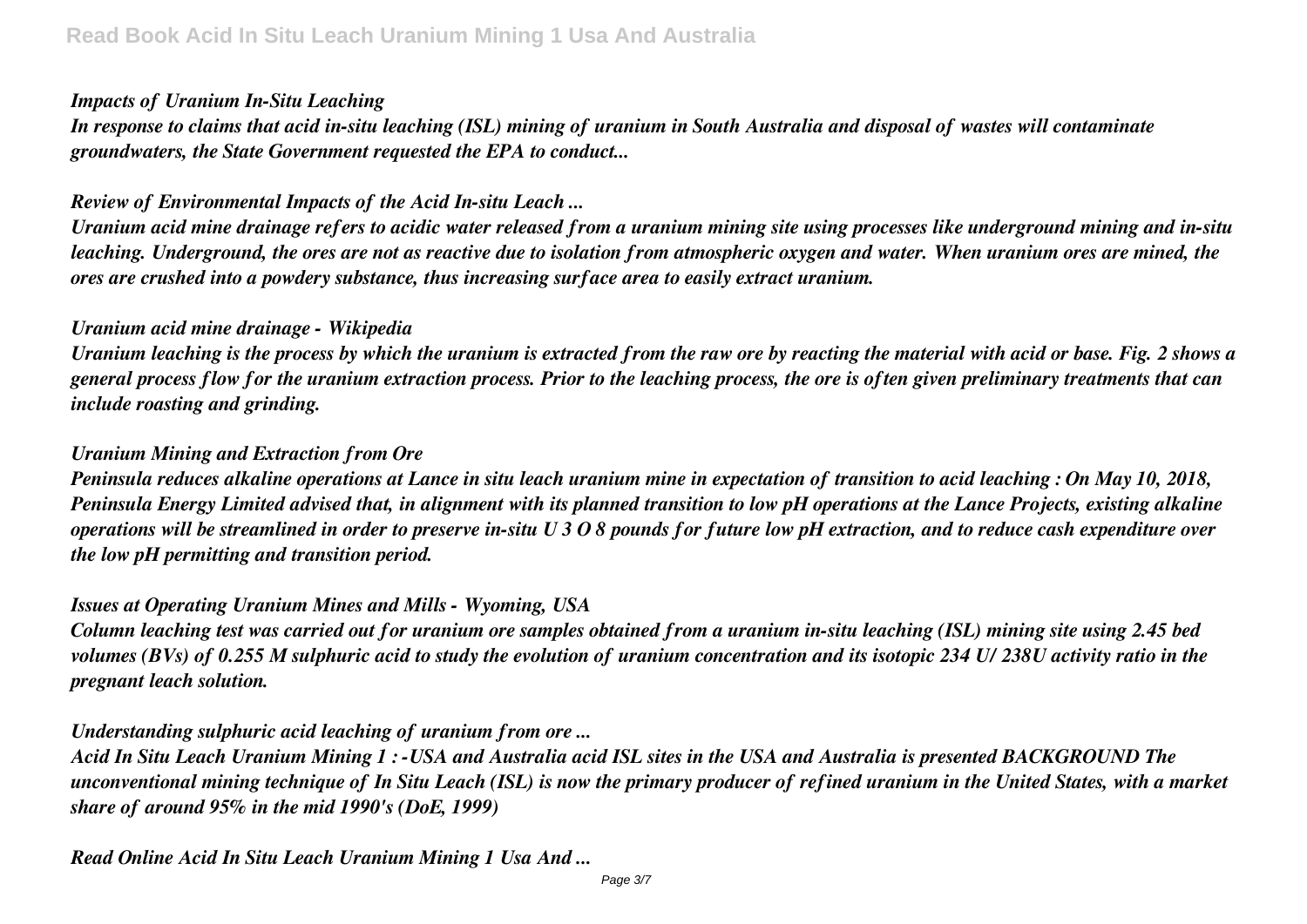*Uranium Recovery The submersible pumps initially extract native groundwater from the host aquifer prior to the addition of uranium complexing reagents (acid or alkaline) and an oxidant (hydrogen peroxide or oxygen) before injection into the wellfield. The leach liquors pass through the ore to oxidise and dissolve the uranium minerals in situ.*

## *In Situ Leach (ISL) Mining of Uranium - Stanford University*

*EXECUTIVE SUMMARY In response to claims that acid in-situ leaching (ISL) mining of uranium in South Australia and disposal of wastes will contaminate groundwaters, the State Government requested the EPA to conduct an independent review of the environmental impacts of the mining process. CSIRO Land and Water was commissioned to conduct the Review.*

*Review of Environmental Impacts of the Acid In-situ Leach ...*

*First used in Wyoming in the 1950s, in-situ leaching (ISL) mining accounts for most uranium production in the United States. In situ leaching – what it is ISL involves injecting chemicals, called "lixivants" into an aquifer that contains a uranium ore body (i.e. deposit). The chemicals used are typically sulfuric acid or ammonium carbonate.*

*Uranium ONE mining and extraction.mp4What is In-situ Copper Recovery? Dr Brett Moldovan, Team Leader, Uranium Resources and Production, IAEA Dr Horst Märten, Vice President Technology, Heathgate Resources and CEO, UIT Nuclear fuel cycle | Wikipedia audio article Part 2 - Linsey McLean speaking about toxicity and the uranium mining waste*

*Prof Jacques Eksteen, Director, Gold Technology Group \u0026 Chair, Extractive Metallurgy, WASM Detecting Uranium in a Very Hard Water using Ultrasonic Nebulization Webinar (2015-12-03) Ammonia leaching and Alkali and Acid leaching#8 Bioremediation and Biodegradation Heap Leaching Video Metallurgical Innovations for Reduced Energy and Cost Where can you find uranium? Plutonium Metal Preparation Snake Plant Propagation in Water and Soil by Leaf Cuttings (Sansevieria) Concentration of Ores - Class 12 Gold cyanidation*

*How Is Uranium Mining Conducted in the United States?Uranium! Uranium! Uranium! How gold is produced The Uranium Extraction Process - Educational 3D Animated Video How Does Radiocarbon Dating Work? - Instant Egghead #28 BioRock: wee miners in space Uranium | Wikipedia audio article 20200606 Prof. Zhichuan J. Xu: Oxygen Electrocatalysis by Transition Metal Spinel Oxides Phytoremediation Demystified Groundwater pollution | Wikipedia audio article*

*Review \"Contested Bones\" (Part 13 - Chapter 12 \"Dating Methods\" [Part 2 - U-Th/U-Pb/14C]) 5-5-2018ISR Mining part 2 Lecture 33 Acid In Situ Leach Uranium*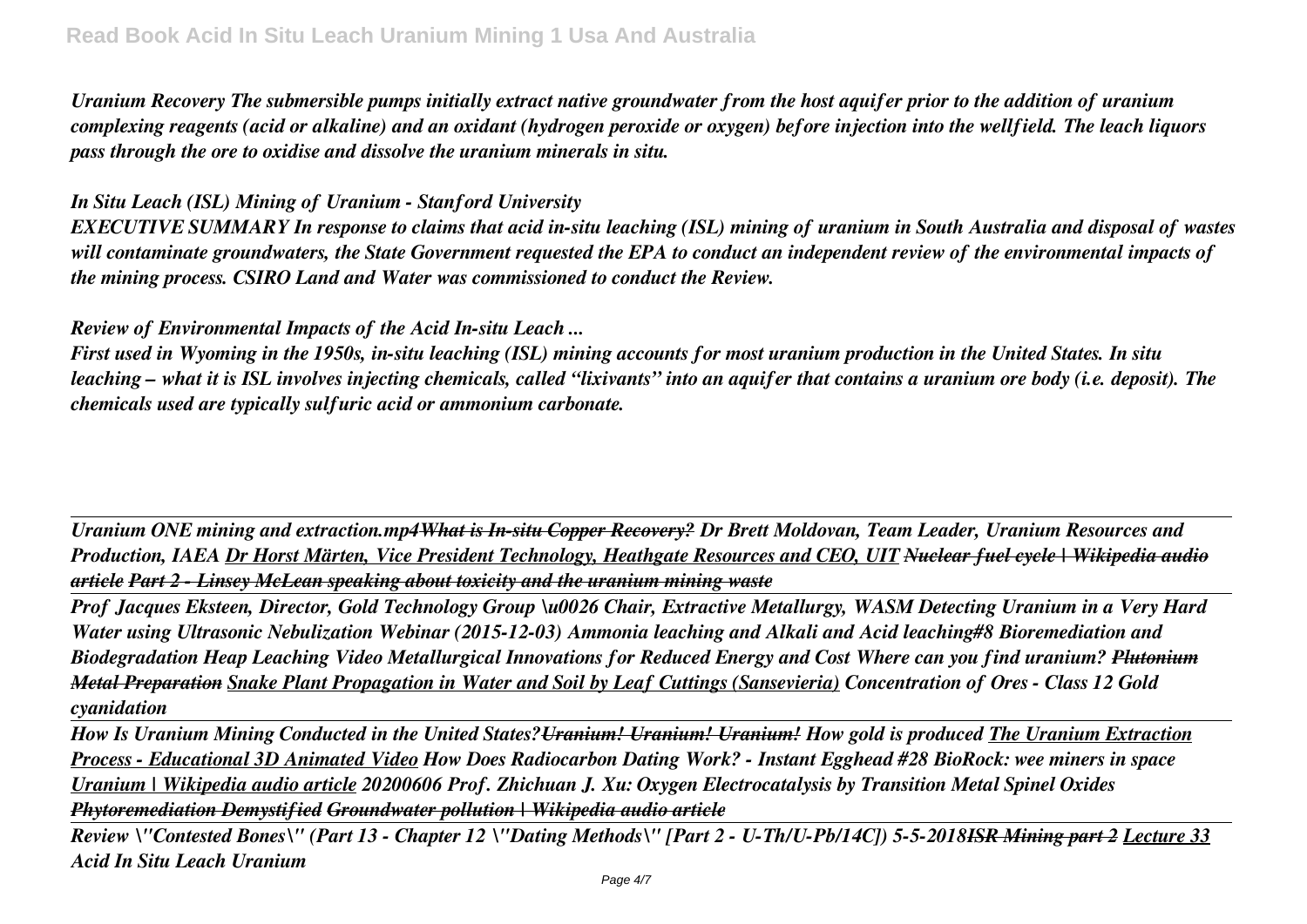*The leach liquors pass through the ore to oxidise and dissolve the uranium minerals in situ. Depending on the type of leaching environment used the uranium will be complexed as either a uranyl sulphate, predominantly UO 2 (SO 4) 3 4-, in acid leach conditions or a uranyl carbonate, predominantly UO 2 (CO 3) 3 4-in a carbonate leach system. This can then be precipitated with an alkali, e.g. as sodium or magnesium diuranate.*

# *In Situ Leach Mining (ISL) of Uranium - World Nuclear ...*

*sandstone hosted uranium deposits amenable to ISL recovery are relatively widespread in the world. ISL technology recovers uranium using two alternative chemical leaching systems — acid and alkaline. Acid leach is the more widely employed and has historically produced a majority of the world's ISL production.*

## *Manual of acid in situ leach uranium mining technology*

*In-situ leaching, also called in-situ recovery or solution mining, is a mining process used to recover minerals such as copper and uranium through boreholes drilled into a deposit, in situ. In situ leach works by artificially dissolving minerals occurring naturally in a solid state. For recovery of material occurring naturally in solution, see: Brine mining. The process initially involves the drilling of holes into the ore deposit. Explosive or hydraulic fracturing may be used to create open pat*

#### *In situ leach - Wikipedia*

*acid ISL sites in countries of the Former Soviet Union and across Asia is presented. 1 BACKGROUND The unconventional mining technique of In Situ Leach (ISL) is now the primary producer of refined uranium in the United States, with a market share of around 95% in the mid 1990's (DoE, 1999).*

# *Acid In Situ Leach Uranium Mining : 2 - Soviet Block and Asia*

*In situ leach (ISL) technology is an innovative and recently utilised mining alternative. It is recognized as having economic and environmental advantages when properly employed by knowledgeable specialists to extract uranium from suitable sandstone type deposits. This report brings together information from several technical disciplines that are an essential part of ISL technology.*

# *Manual of Acid in Situ Leach Uranium Mining Technology | IAEA*

*The history and problems of acid ISL sites in the USA and Australia is presented. 1 BACKGROUND The unconventional mining technique of In Situ Leach (ISL) is now the primary producer of refined uranium in the United States, with a market share of around 95% in the mid 1990's (DoE, 1999).*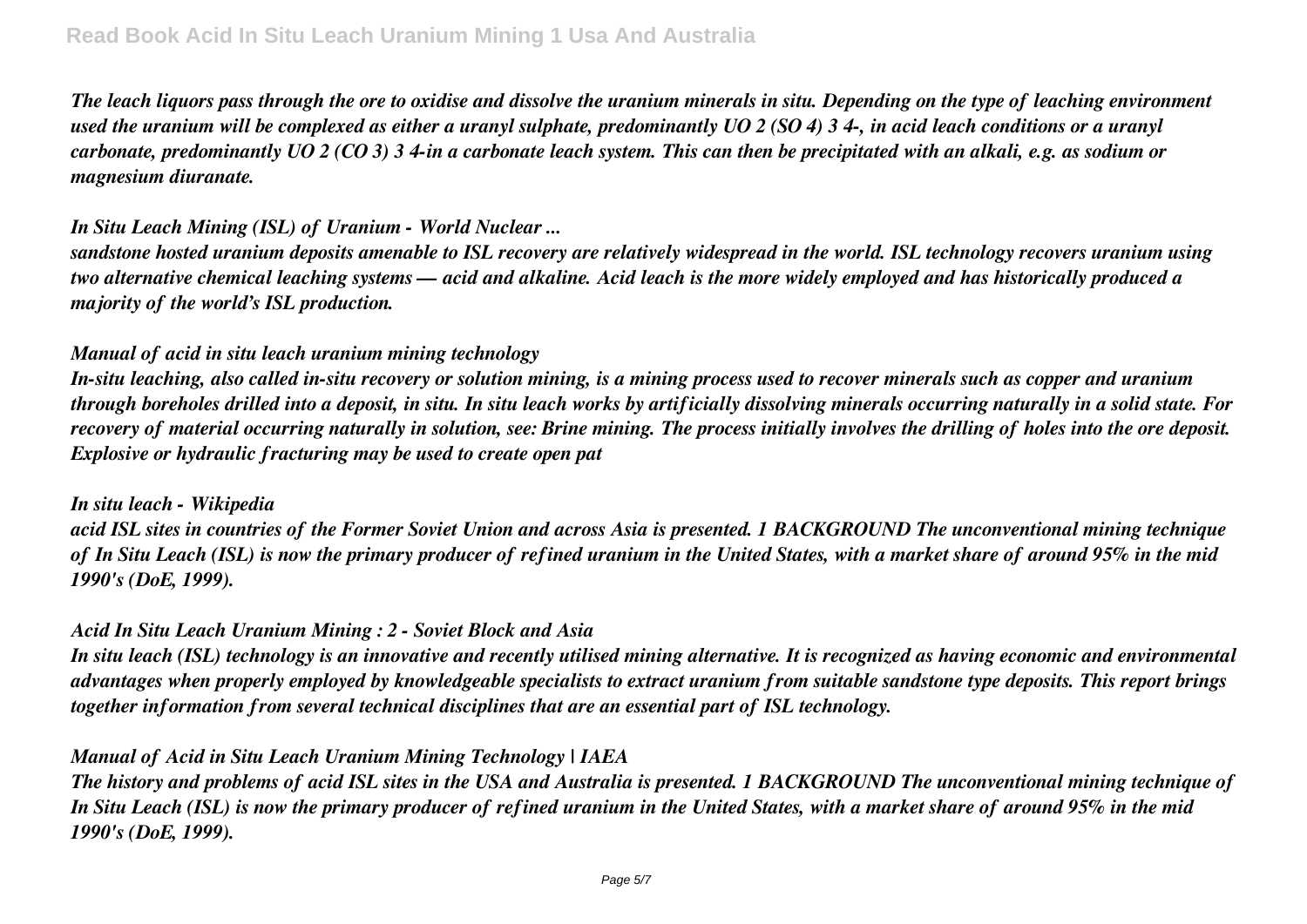### *Acid In Situ Leach Uranium Mining : 1 - USA and Australia*

# *OSTI.GOV Conference: Acid leach of uranium ore: in situ conditions. Acid leach of uranium ore: in situ conditions. Full Record; Other Related Research*

#### *Acid leach of uranium ore: in situ conditions (Conference ...*

*Process for the in-situ leaching of uranium from a subterranean ore deposit comprising introducing into the deposit an aqueous lixiviant formulated from a dilute sulfuric acid solution which also contains carbon dioxide. The lixiviant has a pH within the range of 1.0-2.5. The lixiviant may also contain an alkali metal sulfate such as sodium ...*

#### *Process for the in-situ leaching of uranium (Patent ...*

*The leaching liquid used for in-situ leaching contains the leaching agent ammonium carbonate for example, or - particularly in Europe sulfuric acid. This method can only be applied if the uranium deposit is located in porous rock, confined in impermeable rock layers.*

#### *Impacts of Uranium In-Situ Leaching*

*In response to claims that acid in-situ leaching (ISL) mining of uranium in South Australia and disposal of wastes will contaminate groundwaters, the State Government requested the EPA to conduct...*

#### *Review of Environmental Impacts of the Acid In-situ Leach ...*

*Uranium acid mine drainage refers to acidic water released from a uranium mining site using processes like underground mining and in-situ leaching. Underground, the ores are not as reactive due to isolation from atmospheric oxygen and water. When uranium ores are mined, the ores are crushed into a powdery substance, thus increasing surface area to easily extract uranium.*

#### *Uranium acid mine drainage - Wikipedia*

*Uranium leaching is the process by which the uranium is extracted from the raw ore by reacting the material with acid or base. Fig. 2 shows a general process flow for the uranium extraction process. Prior to the leaching process, the ore is often given preliminary treatments that can include roasting and grinding.*

#### *Uranium Mining and Extraction from Ore*

*Peninsula reduces alkaline operations at Lance in situ leach uranium mine in expectation of transition to acid leaching : On May 10, 2018, Peninsula Energy Limited advised that, in alignment with its planned transition to low pH operations at the Lance Projects, existing alkaline operations will be streamlined in order to preserve in-situ U 3 O 8 pounds for future low pH extraction, and to reduce cash expenditure over*